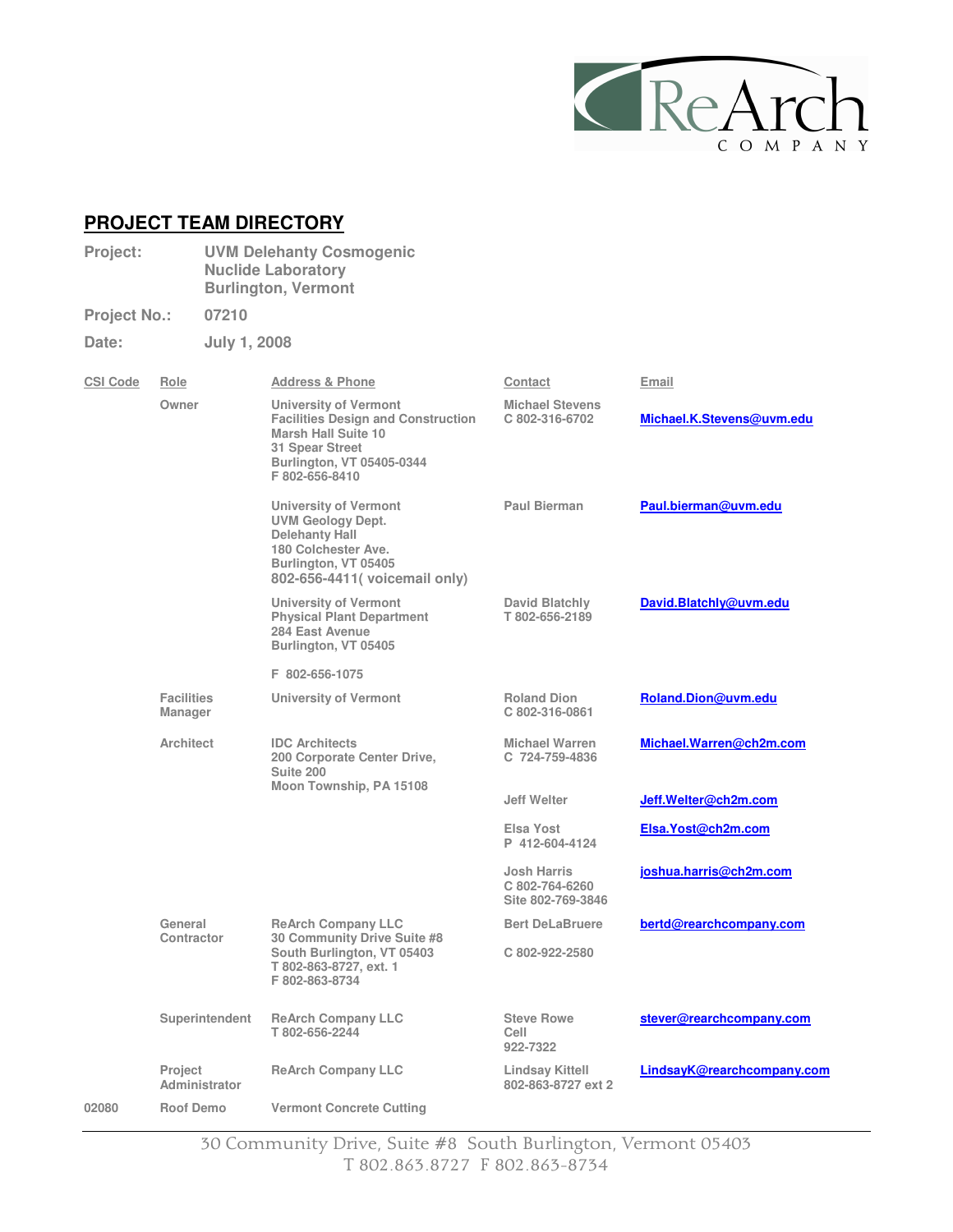|                |                                            | 136 South Main Street<br><b>Barre, VT 05641</b><br>Tel: 800-696-2326<br>Fax: 802-479-5635                                                                              |                                     |                                   |
|----------------|--------------------------------------------|------------------------------------------------------------------------------------------------------------------------------------------------------------------------|-------------------------------------|-----------------------------------|
| 05500          | <b>Miscellaneous</b><br><b>Metals</b>      | <b>PG Adams</b><br>1215 Airport Parkway<br>South Burlington, VT 05403<br>Tel: 802-862-8664<br>Fax: 802-863-4709                                                        | <b>Ashley Adams</b>                 | ashley@pgadams.com                |
| 6400           | Architectural<br>Woodworking               | <b>Amoskeag Woodworking</b><br>30 Elm Court<br>Colchester, VT 05446<br>Tel: 802-860-9588<br>Fax: 802-863-8840                                                          | <b>Kevin Hastings</b>               | amoskeag@adelphia.net             |
| 07200<br>07700 | Insulation<br>Mech. Roof<br><b>Screens</b> | <b>Denis White Interiors</b><br>462 Shunpike Road<br><b>PO Box 698</b>                                                                                                 | <b>Denis White</b><br>Cell:         | DWIC1@aol.com                     |
| 09200          | Drywall                                    | Williston, VT 05495<br>Tel: 802-862-9855<br>Fax: 802-862-9860                                                                                                          | 802-238-5633                        |                                   |
| 07500          | Roofing                                    | <b>Evergreen Roofing</b><br><b>43 Briggs Street</b>                                                                                                                    | lan-Field                           |                                   |
|                |                                            | Burlington, VT 05401<br>Tel: 802-865-2264<br>Fax: 802-660-0860                                                                                                         | Lise-Office                         |                                   |
| 08100          | <b>Doors, Frames</b><br>& Hardware         | <b>Kelly Brothers</b><br>87 Holly Court<br>Williston, VT 05495                                                                                                         | <b>Harry Black</b><br>ext. 225      | hblack@kelleybros.com             |
|                |                                            | Tel: 802-865-5133<br>Fax: 802-865-7833                                                                                                                                 | Cell:<br>802-316-2772               |                                   |
| 08400          | <b>Automatic</b><br>Sliding                | <b>The Glass Connection</b><br>24 New England Drive                                                                                                                    | <b>Bob Sicard</b>                   | glassconnection@verizon.net       |
|                | <b>Entrance Doors</b><br>and Glazing       | <b>Essex Jct., VT 05452</b><br>Tel: 802-879-3600<br>Fax: 802-879-6679                                                                                                  | <b>Kim Robare</b>                   |                                   |
| 09300<br>09600 | <b>Floor Tile</b><br><b>Vinyl Base</b>     | <b>New England Floor Covering</b><br>257 Pine Street<br>Burlington, VT 05401<br>Tel: 802-658-9336<br>Fax: 802-658-6194                                                 | <b>Nigel Mucklow</b>                | nmucklow@nefcvt.com               |
| 09900          | Painting                                   | <b>Spectrum Finishes</b><br>34 Jasper Mine Rd.                                                                                                                         | Eric Johnson                        | spectrumfinishes@yahoo.com        |
|                |                                            | Colchester, VT 05446<br>Tel: 802-893-0003<br>Fax: 802-893-0004                                                                                                         | Cell:<br>802-343-0677               |                                   |
| 10100          | <b>Specialties</b><br><b>Furnishings</b>   | Lajeunesse Interiors<br><b>6 Waterman Street</b><br>PO Box 10                                                                                                          | <b>Robert Hutchins</b>              | rhutchins@lajinteriors.com        |
|                |                                            | East Barre, VT05649<br>Tel: 802-476-3173<br>Fax: 802-479-9462                                                                                                          | <b>Kristine Martel</b>              | kmartel@lajinteriors.com          |
|                |                                            |                                                                                                                                                                        | <b>Marianne</b><br><b>Mountford</b> | mmountford@lajinteriors.com       |
| 11600          | <b>Milli-Q Filters</b>                     | <b>Fisher Scientific</b><br><b>Senior Sales Representative</b><br><b>Fisher Scientific</b><br>1562 Foster Hill RD<br>East Calais, VT 05650<br>800-955-9999 ext 1996237 | <b>Don Malenfant</b>                | Donald.Malenfant@ThermoFisher.com |
|                |                                            | <b>Millipore</b><br>Millipore Corp.<br>Tel: 800-645-5476 ext. 6544                                                                                                     | Gary P. Burke, Jr.                  | <b>Gary burke@millipore.com</b>   |